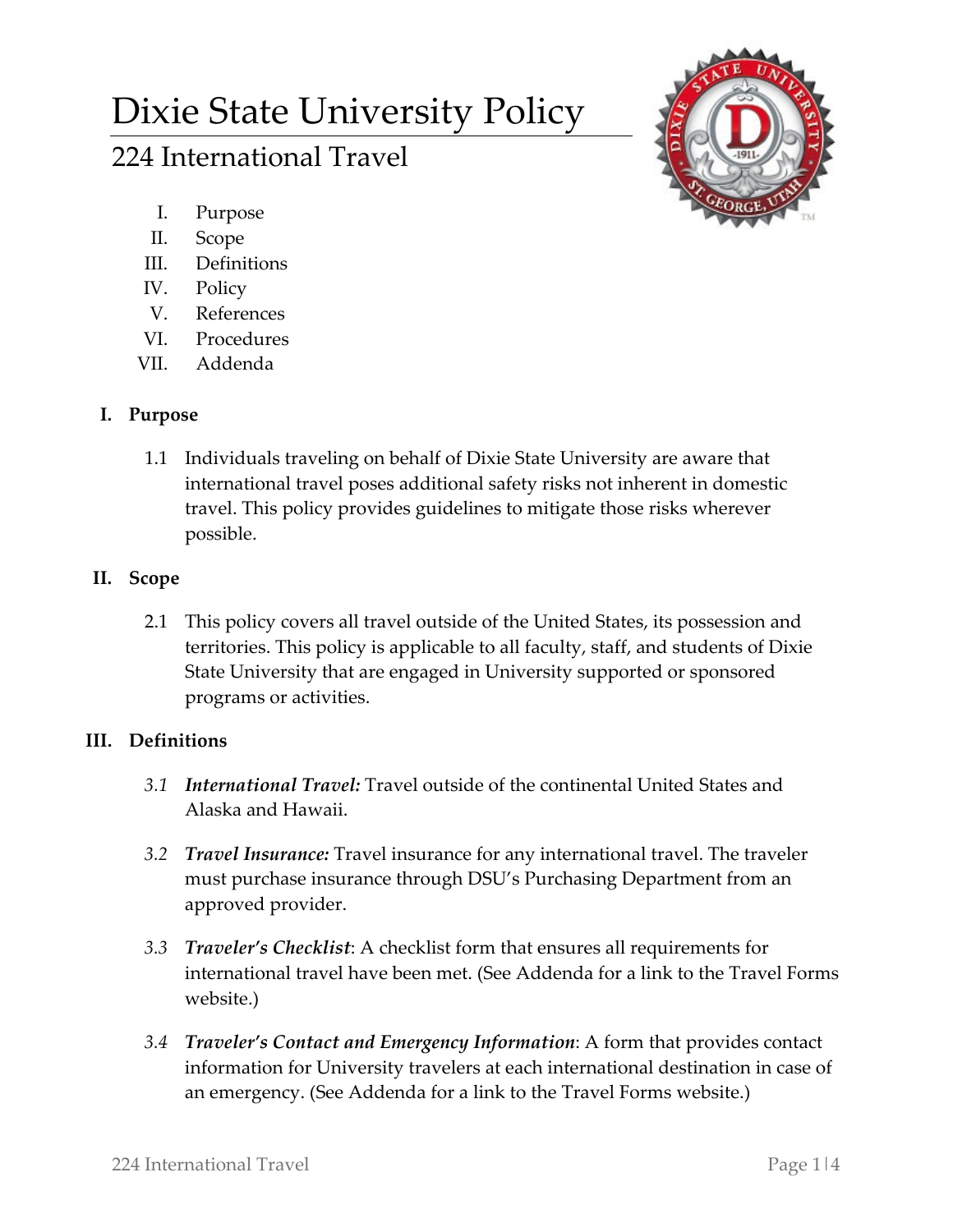- *3.5 Traveler's Itinerary and Contact Information*: A form that provides contact information for each of the travelers and an itinerary for the trip. (See Addenda for a link to the Travel Forms website.)
- *3.6 Waiver of Liability*: A form that provides for the waiver of liability for Dixie State University. (See Addenda for a link to the Travel Forms website.)

### **IV. Policy**

- 4.1 Due to the potential risks associated with international travel, all international travel must be recommended by the responsible Vice-President, be approved by the University President, and be supported by a letter that provides reasons for the travel and the importance of the travel to the University.
- 4.2 The University has the right to deny a travel request due to substantial travel risks, due to an inadequate relationship between the travel and the oversight responsibilities of the traveler, and/or due to an inadequate business purpose for the trip.
- 4.3 U.S Department of State International Travel Advisories:
	- 4.3.1 International travel to destinations that have a Level 4 Travel Advisory will not be approved.
	- 4.3.2 International travel to destinations which have a Level 3 Travel Advisory should reconsider travel and will only be approved when business circumstances warrant an increased risk of travel and require a Risk Management Consult.
	- 4.3.3 DSU faculty, staff, students, and representatives traveling internationally to destinations that have a Level 2 Travel Advisory should exercise increased caution.
	- 4.3.4 DSU faculty, staff, and representatives traveling internationally to destinations that have a Level 1 Travel Advisory may exercise normal precautions.
- 4.4 The travel must be supported by sufficient funding to cover all travel costs prior to the start of the trip. The funds must reside in the index codes designated for the travel. All international travelers must purchase insurance policies through DSU's Purchasing Department.
- 4.5 The Traveler must also complete all of the forms listed in "Forms to be Completed Prior to Start of Trip" checklist and submit them to the Travel Office at least 30 days prior to the start of the trip. (See Addenda for a link to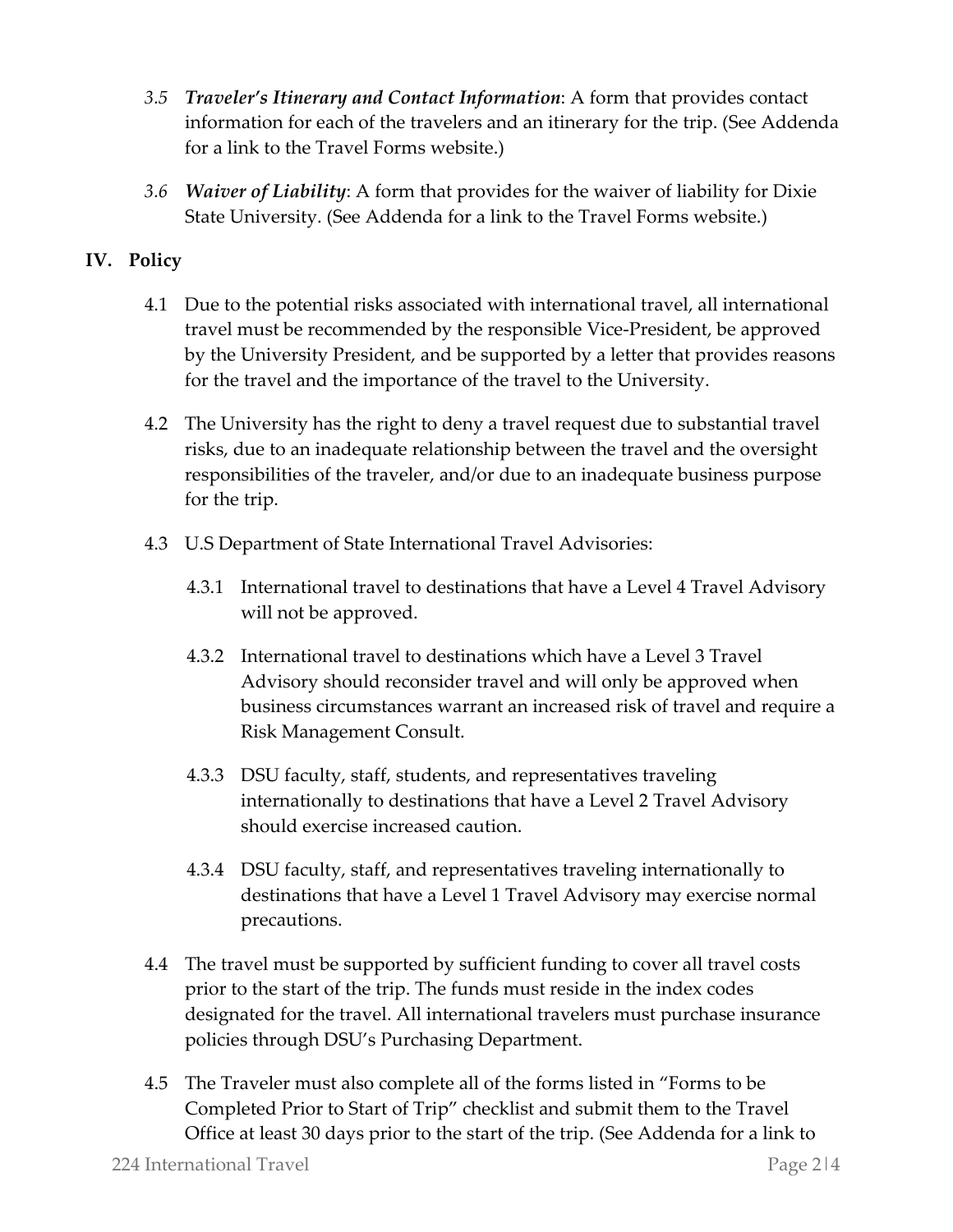the Travel Forms website.)

- 4.6 International travel is limited to persons who are 18 years of age or older.
- 4.7 Individuals are responsible for making travel arrangements that provide adequate standards of comfort, convenience, safety and efficiency, and are the most economical option under the circumstances.
- 4.8 International Travel is not covered under the University's Risk Management insurance and requires the purchase of Risk Management approved international travel insurance through the Purchasing Department.
- 4.9 Foreign Currency Conversion Costs
	- 4.9.1 When traveling internationally, there are costs associated with buying foreign currencies, typically 2% to 3%. These may include credit card fees, bank fees and ATM fees. These fees are reimbursable to the traveler if receipts are provided and submitted with the travel claim.

#### **V. References**

5.1 U.S. Department of State, Bureau of Consular Affairs. Travel Advisories Website.

#### **VI. Procedures**

- 6.1 International Travel Procedures
	- **6.1.1** Allow adequate planning time for preparation, review and approval. The completed and approved Travel Authorization form for the trip is due in Purchasing Services a minimum of 30 days prior to departure.
	- **6.1.2** Secure permission with the Department Chair/ Dean, or Executive Director to determine feasibility of funding for the proposed travel. Prospective travelers are encouraged to evaluate the proposed travel using the principles of prudence and essentiality. Travel should also be in harmony with the University mission.
	- **6.1.3** Prepare the Travel Authorization form and obtain appropriate approval signatures.
	- **6.1.4** Take appropriate steps to complete the International Travel Procedure Checklist.
	- **6.1.5** Create a detailed itinerary for travel and include budget, locations,